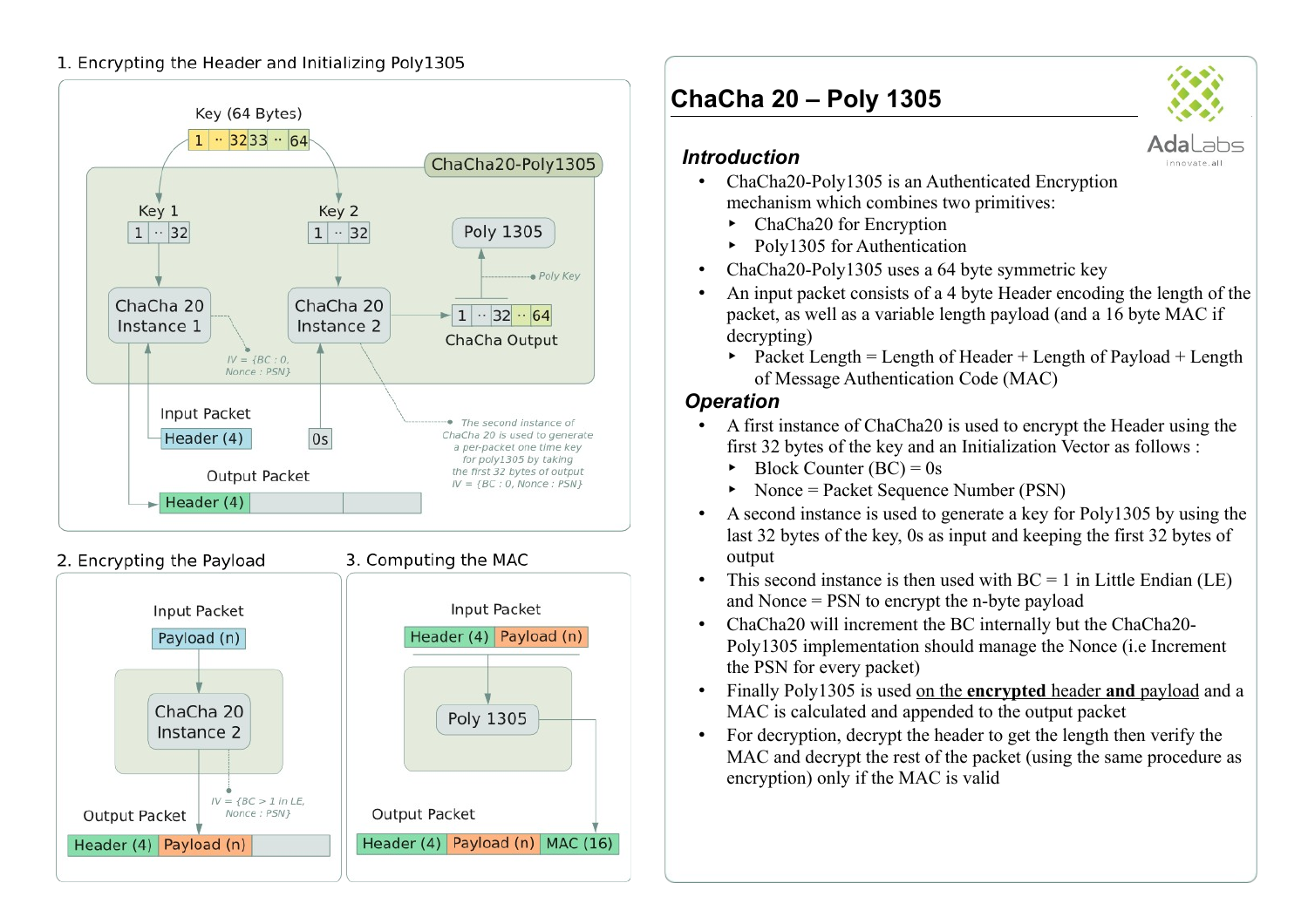

# **ChaCha 20**

### *Introduction*



innovate.all

- ChaCha 20 is a stream cipher developed by Daniel Bernstein.
- It is a refinement of the Salsa 20 cipher.
- ChaCha 20 works on 4 byte words, takes 16 words of plaintext and outputs 16 words of ciphertext.
- Operations detailed below are repeated for every 16 words (64 bytes) of a packet

# *Operation*

- A 16 word Input Matrix is formed as follows :
	- $\rightarrow$  4 words of constant value
	- 8 words of key
	- ‣ 2 words of block counter (which is incremented by ChaCha 20 after each 20 rounds)
	- 2 words of nonce (which should be managed outside of ChaCha 20)
- For every new 16 words of plaintext, 20 rounds are performed on the original Input Matrix by alternating Column and Diagonal rounds.
- Each round performs 4 quarter rounds on 4 words as follows:
	- $a == b$ ;  $d \sim a$ ;  $d \ll l = 16$ ;
	- $c \leftrightarrow d$ ; b  $\land = c$ ; b  $\iff$  12;
	- $a \neq b$ ;  $d \leq a$ ;  $d \leq l \leq 8$ ;
	- c += d; b  $\sim$  = c; b <<<= 7;
- The output of the 20 rounds is summed to the original input matrix
- This is written out in little endian form and XORed to the 16 words of plaintext to produce 16 words of ciphertext.
- Decryption uses the same procedure as encryption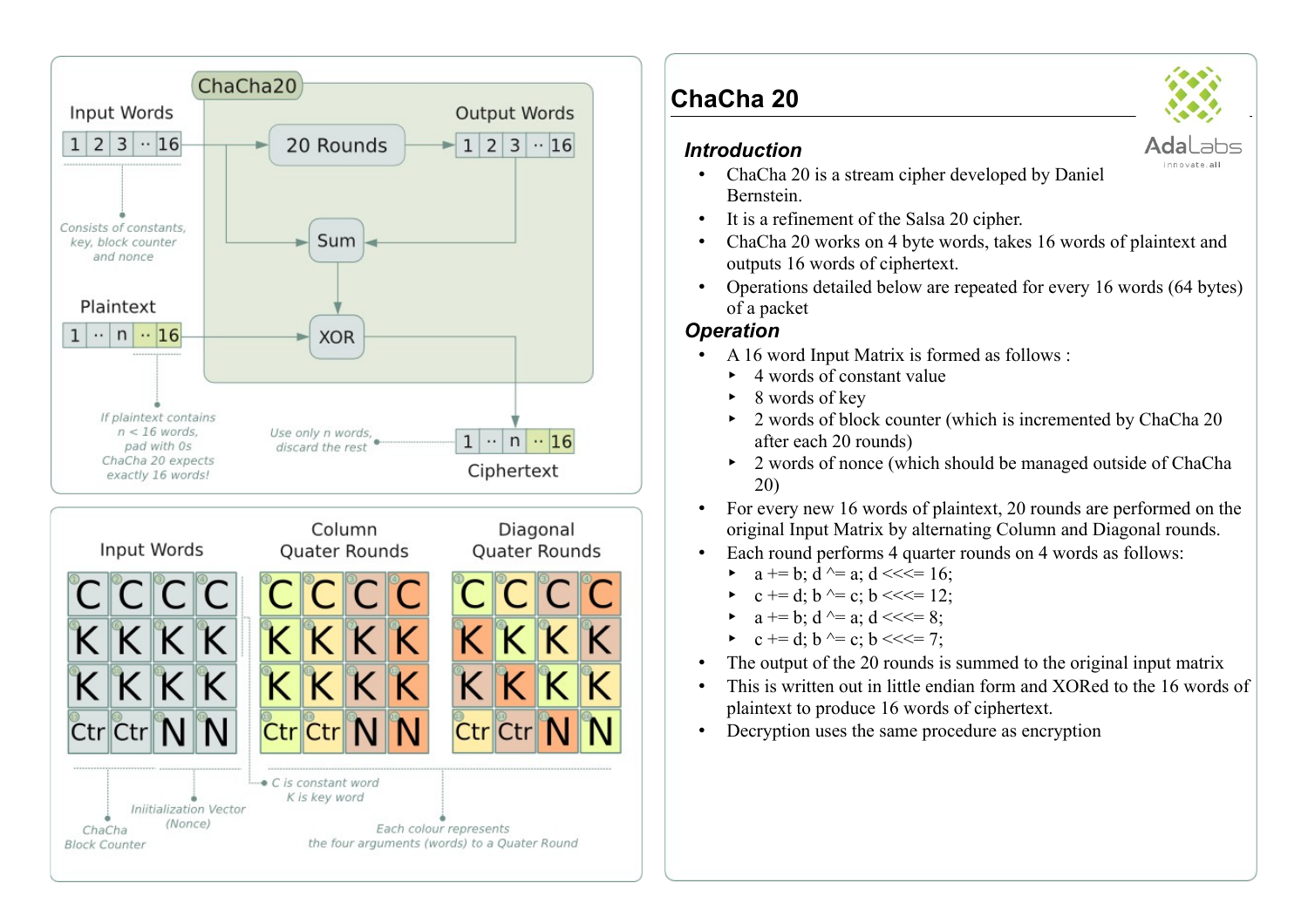#### 1. First, initialize r then process groups of 16 bytes



2. Finally, add the last 16 bytes of the key and generate the tag



# **Poly 1305**

#### *Introduction*



innovate.all

Adal

#### • Poly1305 is a Wegman-Carter, one-time authenticator designed by D. J. Bernstein

- It is used to calculate a Message Authentication Code (MAC) for a message
- Poly 1305 uses a 32 Byte key and operates on an N byte message

### *Operation*

- The first 16 bytes of the one-time key are interpreted as a number r with the following modifications:
	- The top 4 bits of bytes  $3, 7, 11, 15$  are set to 0
	- $\blacktriangleright$  The bottom 2 bits of bytes 4, 8, 12 are set to 0
	- $\blacktriangleright$  The 16 bytes are interpreted as a little endian value
- The accumulator (Acc in the diagram) is set to  $0$
- For every n bytes read from the N byte message, if  $n = 16$  then just add a 17th byte having a value of 1 and the 17 bytes are treated as a little endian number
- If  $n < 16$  then pad with 0s until there are 16 bytes and add the 17th byte as in the case when  $n = 16$
- The number is then added to the accumulator which is multiplied by \_r\_ and the result is saved back to the accumulator
- Note : These operations are all mod  $2^{\wedge}130 5$
- Finally, the last 16 bytes of the key are interpreted as a little endian number and this number is added to the accumulator mod 2^128
- The result is then written out as a little endian number and this is taken as the 16 byte tag